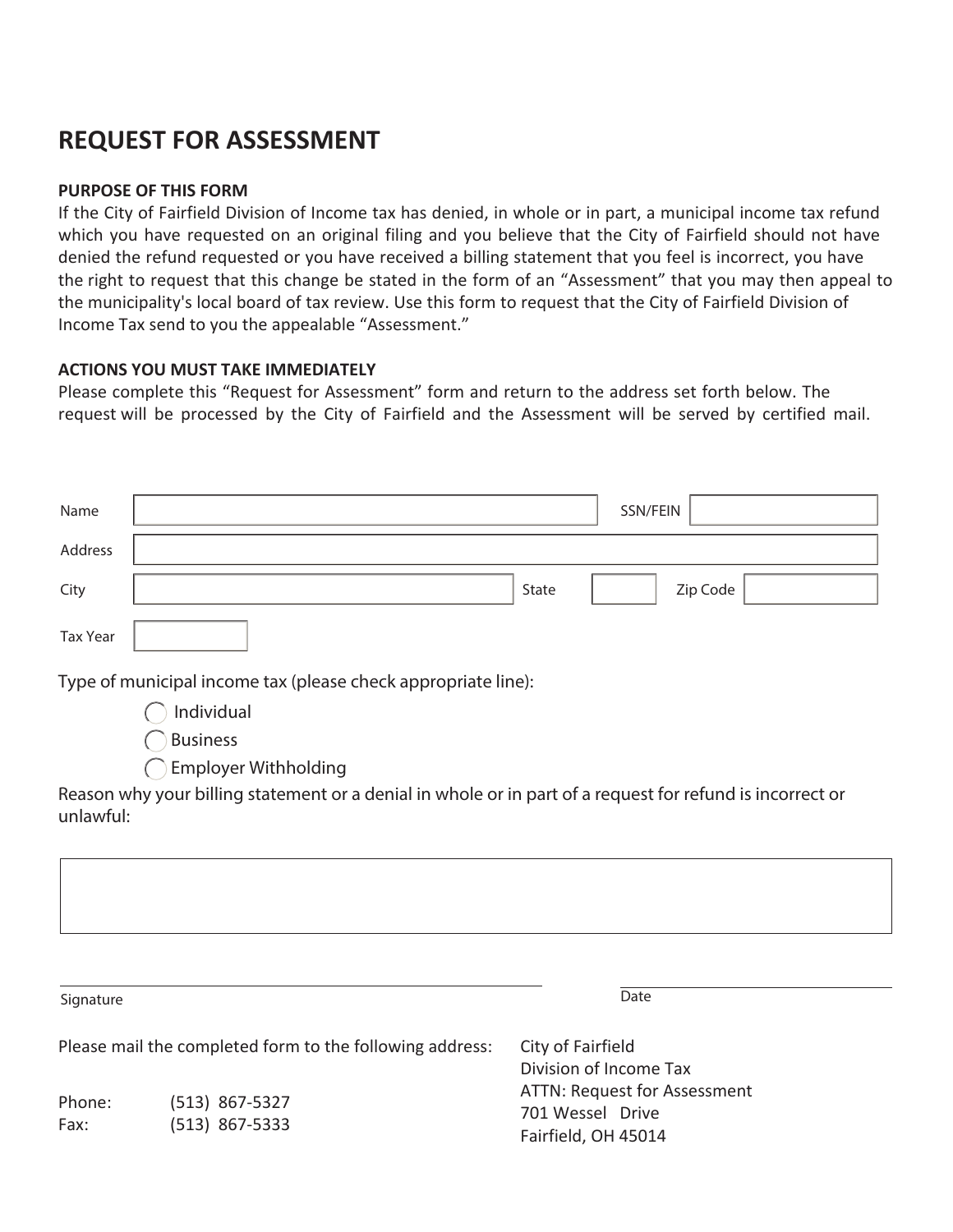## **APPLICABLE LAWS**

Division (B)(3) of Ohio Revised Code section 718.19: If a tax administrator denies in whole or in part a refund request included within the taxpayer's originally filed annual income tax return, the tax administrator shall notify the taxpayer, in writing, of the amount of the refund that was denied, the reasons for the denial, and instructions for requesting an assessment that may be appealed under section 718.11 of the Revised Code. Ohio Revised Code section 718.11:

- The legislative authority of each municipal corporation that imposes a tax on income in accordance with this chapter shall maintain a local board of tax review to hear appeals as provided in this section. The legislative authority of any municipal corporation that does not impose a tax on income on June 26, 2003, but that imposes such a tax after that date, shall establish such a board by ordinance not later than one hundred eighty days after the tax takes effect. (A) (1)
	- (2) The local board of tax review shall consist of three members. Two members shall be appointed by the legislative authority of the municipal corporation, but such appointees may not be employees, elected officials, or contractors with the municipal corporation at any time during their term or in the five years immediately preceding the date of appointment. One member shall be appointed by the top administrative official of the municipal corporation. This member may be an employee of the municipal corporation, but may not be the director of finance or equivalent officer, or the tax administrator or other similar official or an employee directly involved in municipal tax matters, or any direct subordinate thereof.
	- The term for members of the local board of tax review appointed by the legislative authority of the (3) municipal corporation shall be two years. There is no limit on the number of terms that a member may serve if the member is reappointed by the legislative authority. The board member appointed by the top administrative official of the municipal corporation shall serve at the discretion of the administrative official.
	- (4) Members of the board of tax review appointed by the legislative authority may be removed by the legislative authority by majority vote for malfeasance, misfeasance, or nonfeasance in office. To remove such a member, the legislative authority must give the member a copy of the charges against the member and afford the member an opportunity to be publicly heard in person or by counsel in the member's own defense upon not less than ten days' notice. The decision by the legislative authority on the charges is final and not appealable.
	- (5) A member of the board who, for any reason, ceases to meet the qualifications for the position prescribed by this section shall resign immediately by operation of law.
	- (6) A vacancy in an unexpired term shall be filled in the same manner as the original appointment within sixty days of when the vacancy was created. Any member appointed to fill a vacancy occurring prior to the expiration of the term for which the member's predecessor was appointed shall hold office for the remainder of such term. No vacancy on the board shall impair the power and authority of the remaining members to exercise all the powers of the board.
		- (7) If a member is temporarily unable to serve on the board due to a conflict of interest, illness, absence, or similar reason, the legislative authority or top administrative official that appointed the member shall appoint another individual to temporarily serve on the board in the member's place. The appointment of such an individual shall be subject to the same requirements and limitations as are applicable to the appointment of the member temporarily unable to serve.